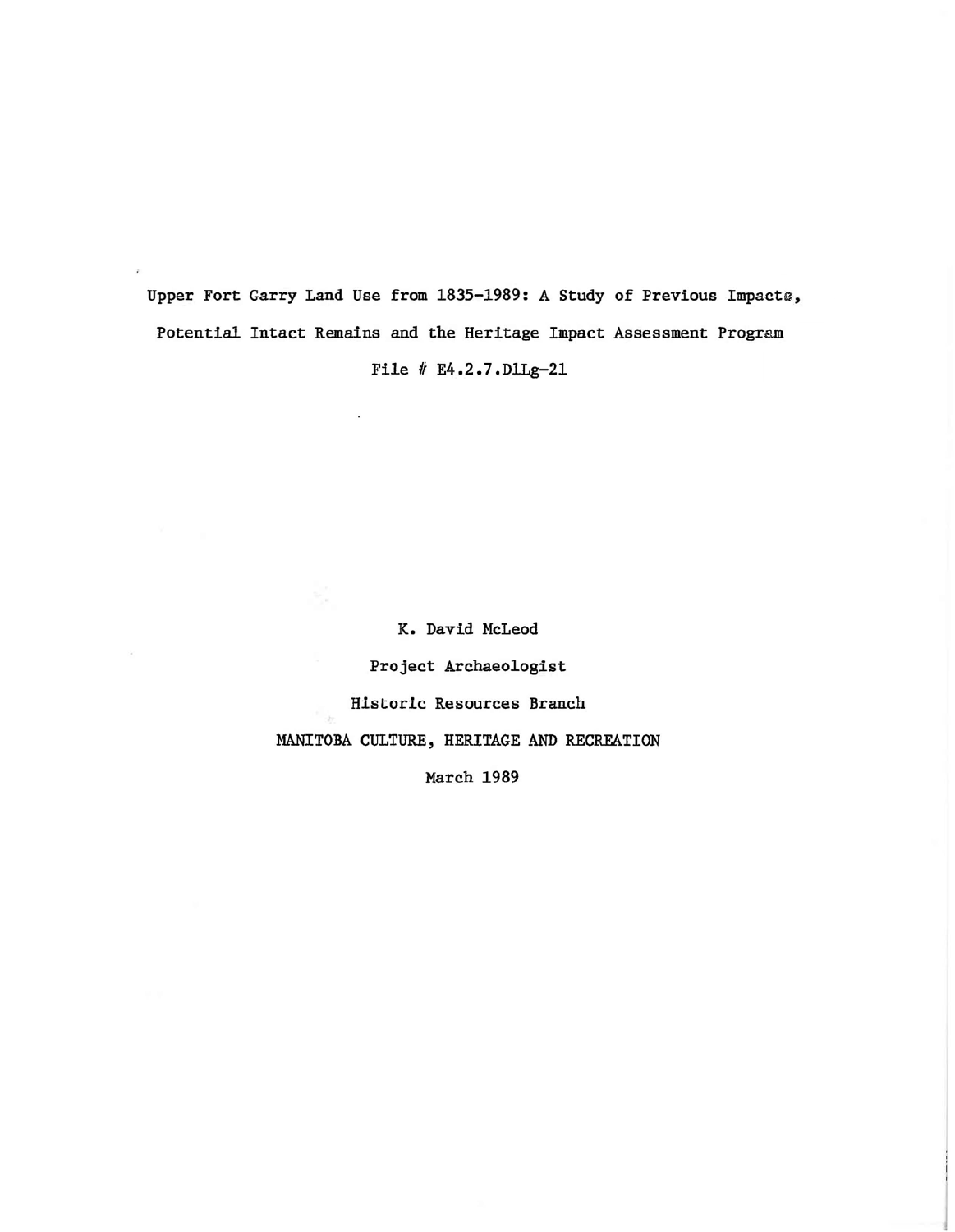## INTRODUCTION

This report summarizes the land use history of Upper Fort Garry and its environs by describing the structures that stood in and around the fort complex from 1835 to ca. 1890, as well as all buildings constructed in the study area after 1885. The study area is bound on the south by the Assiniboine River, on the west by Garry Street, on the north by Broadway and on the south by the Canadian National Railway line behind Union Station (Figure 1).

The report is divided into six sections; two deal with constructional phases at Upper Fort Garry, three relate to a discussion of land use based on the 1895, 1918 and 1955 fire insurance plans, and the final section pertains to present (1989) and future land use. In this way, the extent of all architectural/archaeological features at Upper Fort Garry can be correlated with post-1890 building locations. Because land use at the forks of the Red and Assiniboine rivers has been discussed in detail elsewhere (Guinn 1980), as has the constructional history of Upper Fort Garry (Loewen and Monks 1986), there will be limited discussion regarding construction phases at the upper fort. This report relies largely on illustrated locations of the fort buildings as well as tabular description of building dimensions. Locations of post-188S buildings and tabular information regarding their methods of construction and dimensions are also included. The objective of the report is to identify areas which may potentially contain intact heritage resources, in order to facilitate their management under the Heritage Resources Impact Assessment Program.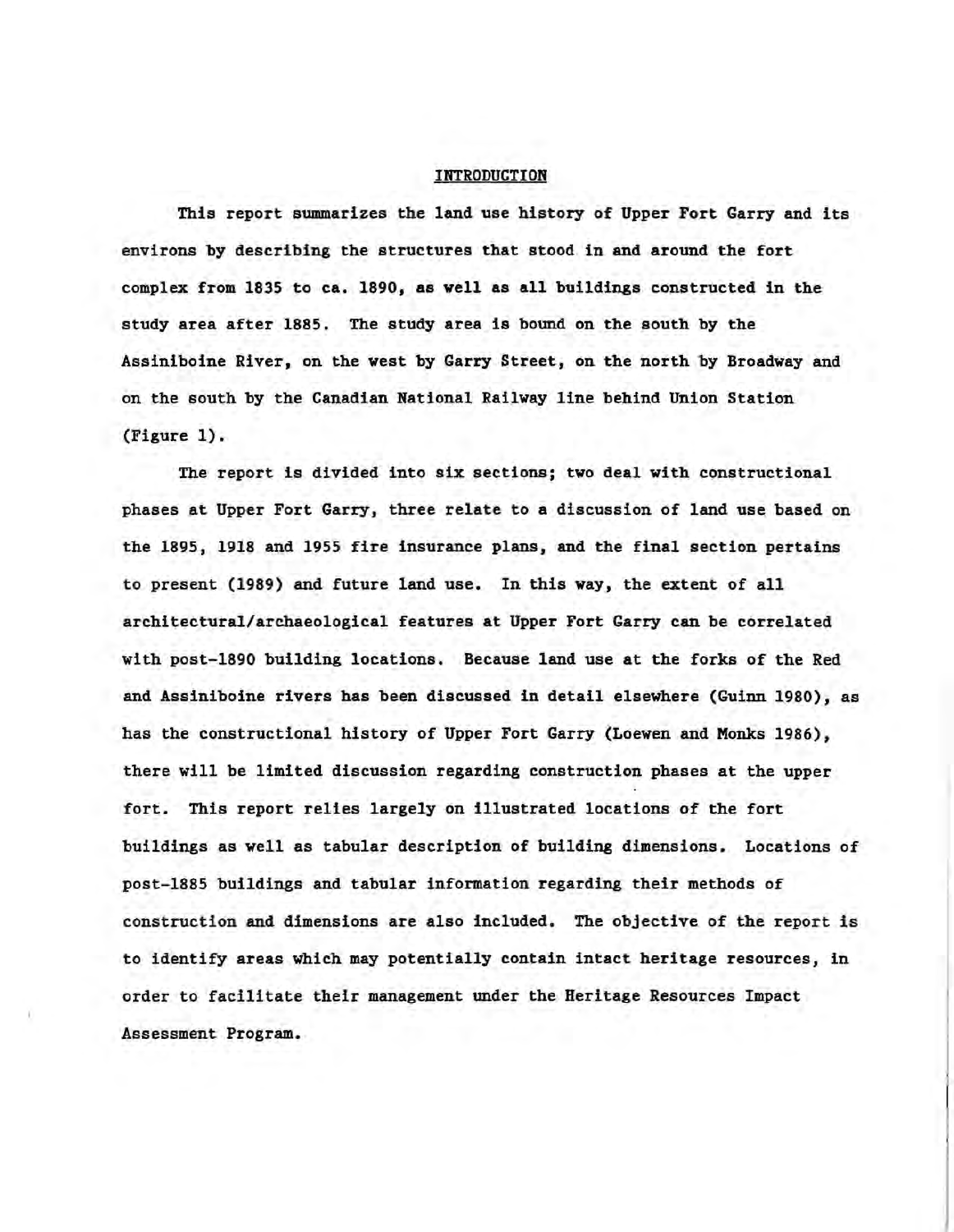

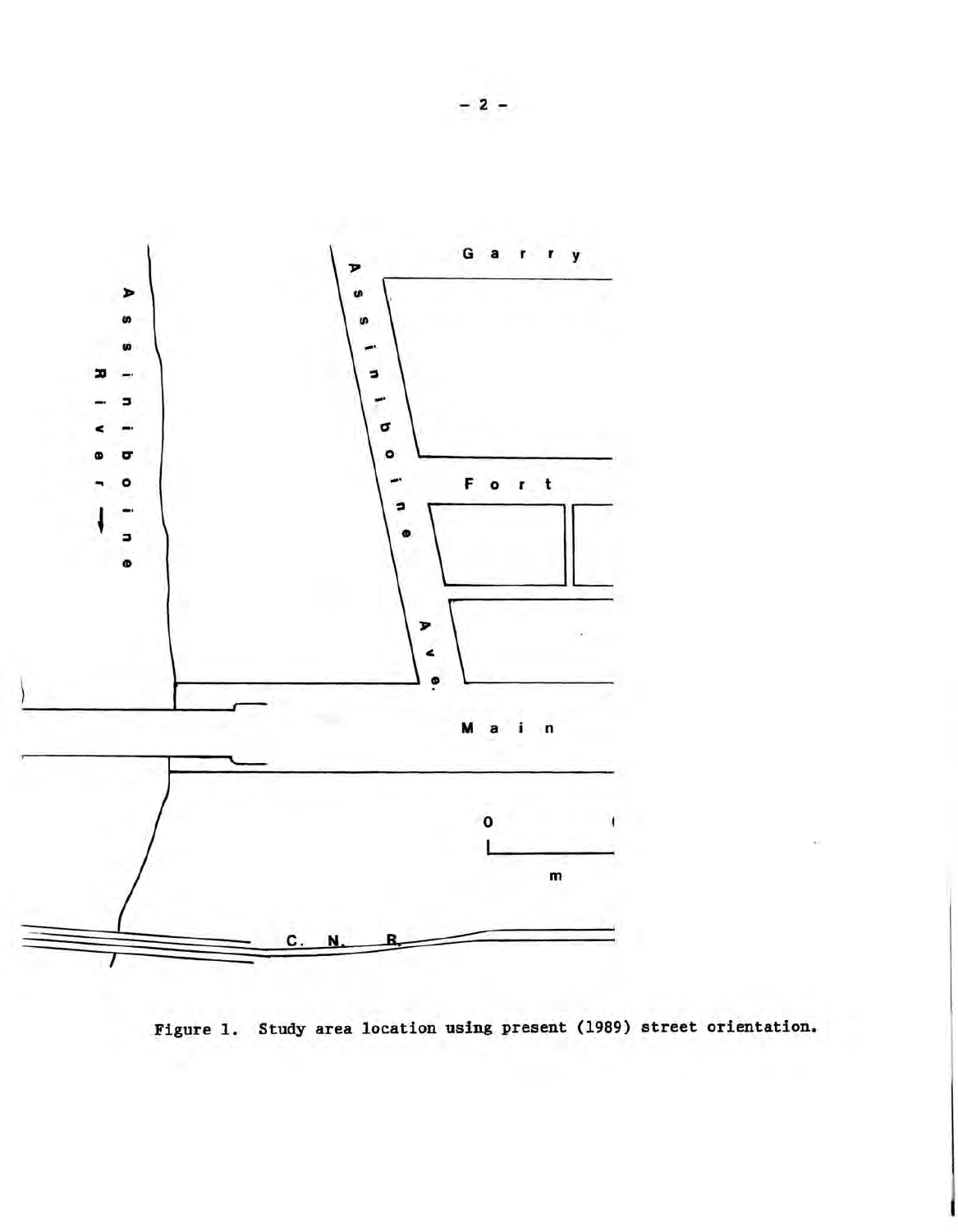$-3 -$ 

## UPPER FORT GARRY PHASE 1. (1835-1850)

Construction at the upper fort began in 1835 with two storage buildings, the Main House, the fort walls and the bastions. Table 1 lists the dimensions and function of those structures built between 1835 and 1850. Structures whose locations are known are illustrated in Figure 2. Several structures were only temporary and therefore provenience is not known. By 1852, sixteen buildings were located within the complex, while three were situated north, and two west, of the fort (Figure 2). The locations and dimensions of the stable and Courthouse west of the fort are based on the 1848 Moody map (Warkentin and Ruggles 1970:193). In all probability, fort structures were built on either stone foundations or directly on the ground surface. Whereas the Main House contained <sup>a</sup> cellar, it is not known which additional buildings, if any, also had cellars beneath the main floor. Any cellars would probably have been filled during and after fort utilization and therefore, would have a greater tendency to survive any post-1890 impacts than would building foundations or sill logs.

During the first 15 years of its operation, the fort was used as: (1) an administration centre, storage facility and retail outlet for the Hudson's Bay Company; (2) a military post to house the 6th Regiment of Foot between 1846 and 1848; and (3) as a civil administration centre for the Red River Settlement.

Between 1846 and 1848, during its use as a military post, the interior of the fort was divided in half longitudinally. The three storage buildings along the west wall were remodelled into barracks to accommodate the troops and the Main House was used as the Officer's quarters. HBC employees used the buildings along the east wall. This eastern area was fenced and a new gate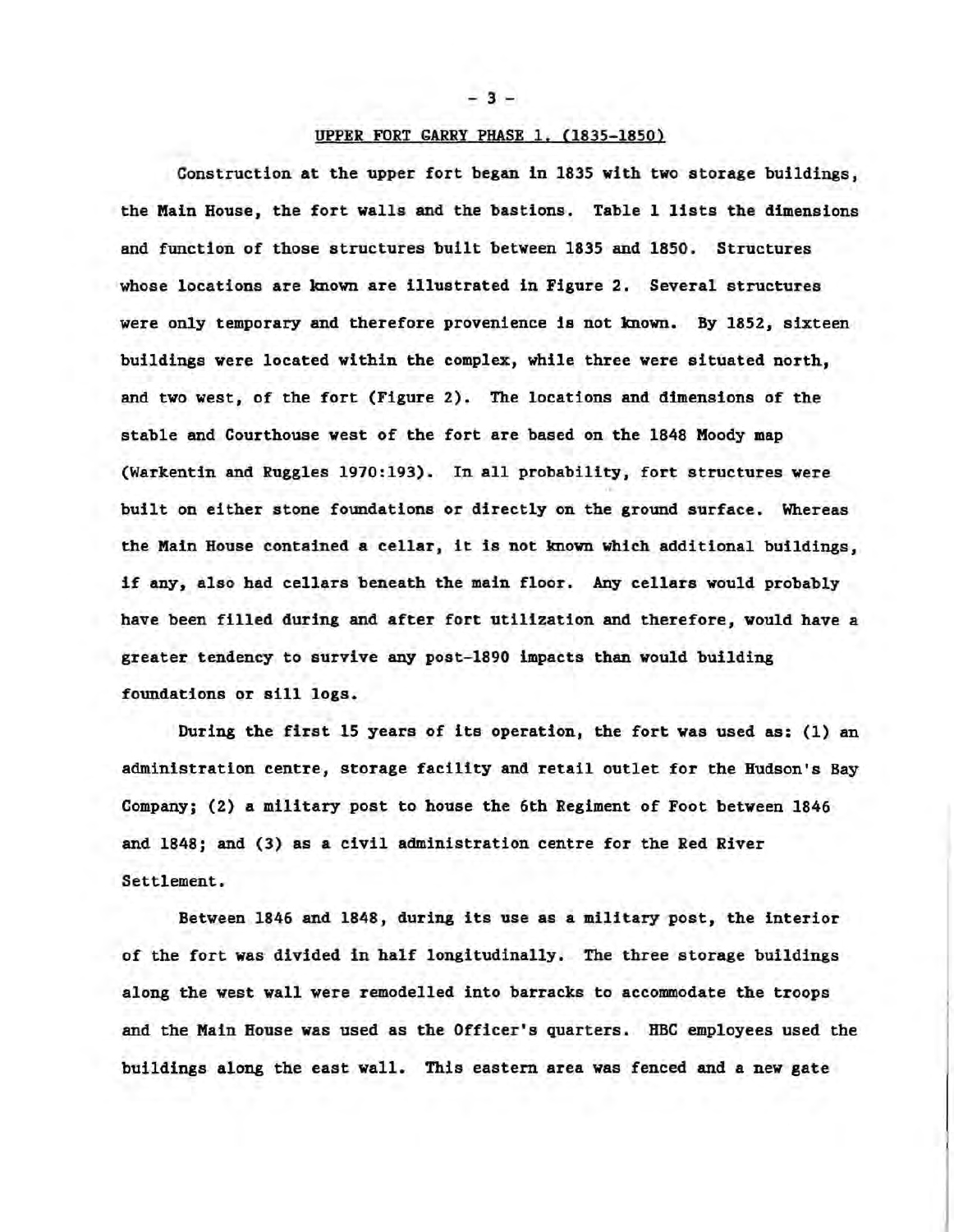

Figure 2. Location of buildings at Upper Fort Garry ca. 1835 to ca. 1850. Building numbers illustrated correlate with those listed in Table 1.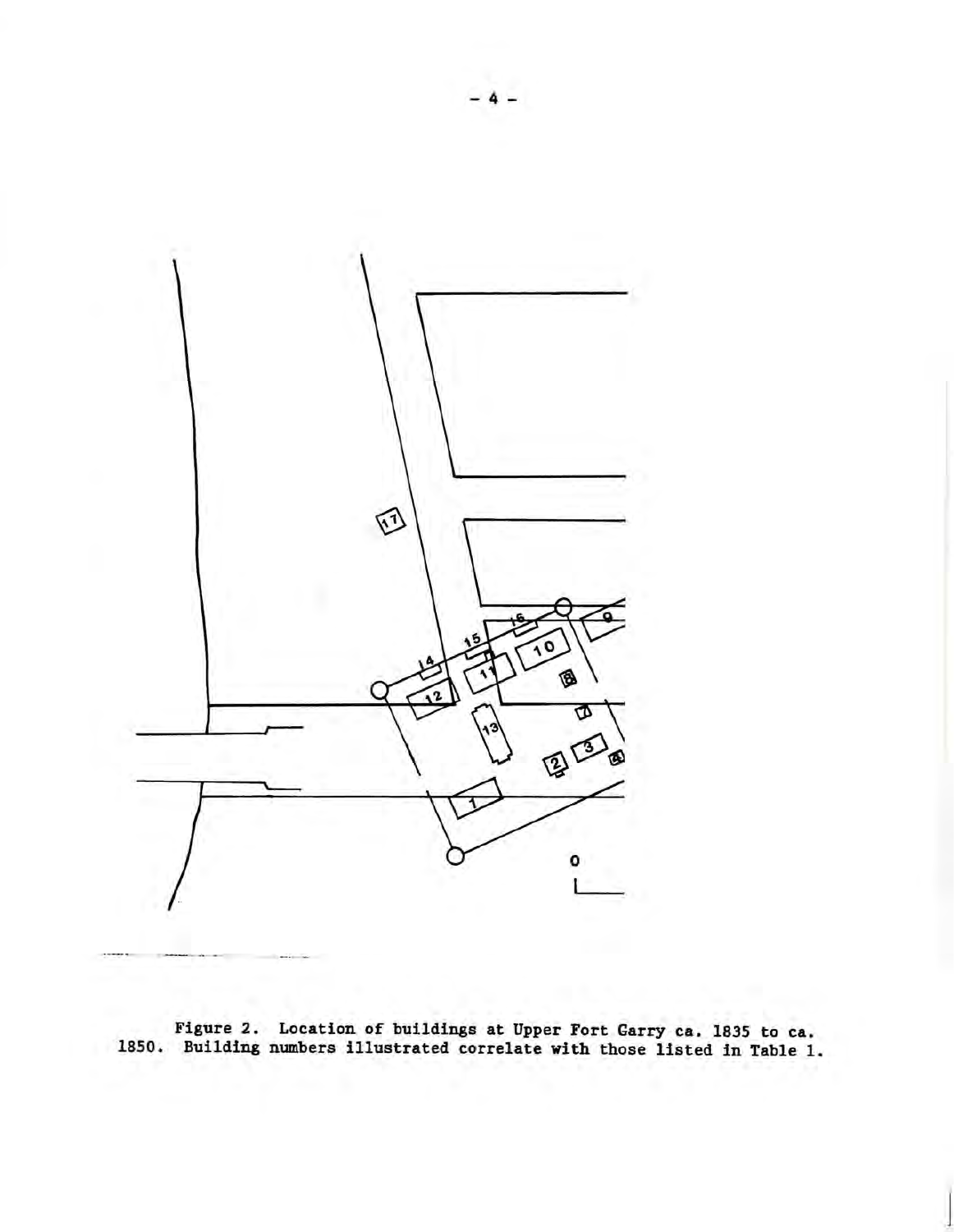Table 1. Summary of Upper Fort Garry Buildings 1835-1850. (1)

| #                       | Name                | Date        | Function                 | Construction Details (2)                                       |
|-------------------------|---------------------|-------------|--------------------------|----------------------------------------------------------------|
| 1                       | Fur Store           | 1836-37     | Storage/Barrack          | Stone Foundation, Post and<br>Beam, 22 m x 9.1 m               |
| $\overline{\mathbf{2}}$ | Warehouse           | 1835-37     | Warehouse/Barrack        | Stone Foundation, Post and<br>Beam, 22 m x 9.1 m               |
| 3                       | Main House          | $1835 - 37$ | Residence                | Stone Foundation, Cellar, Post<br>and Beam, 21.3 m x 10.7 m    |
| 4                       | Recorder's<br>House | 1835-1837   | Residence                | Post and Beam, 11 m x 7.3 m                                    |
| 5                       | Men's House         | 1835-1837   | Residence                | Post and Beam, Latrine on West<br>Side, 12.8 m x 7.3 m         |
| 6                       | Sales Store         | 1839        | Sales/Storage/<br>Office | Timber foundation, Post and<br>Beam Construction, 22 m x 9.1 m |
| 7                       | Yellow Store        | 1841-44     | Warehouse/Barrack        | Stone Foundation, Post and<br>Beam, 22 m x 9.1 m               |
| 8                       | <b>Cook House</b>   | pre-1845    | Kitchen                  | No Data Available                                              |
| 9                       | Flour Store         | 1846        | Storage/Threshing        | Wood Foundation, Tongue and<br>Groove Frame, 22 m x 9.1 m      |
| 10                      | <b>Bakery</b>       | ca. 1846    | <b>Bakery</b>            | No Data Available                                              |
| 11                      | Cook House          | 1846        | Kitchen                  | No Data Available                                              |
| 12                      | <b>Bake Oven</b>    | 1846        | Stone Oven               | No Data Available                                              |
| 13                      | Magazine            | 1847        | Storage                  | No Data Available                                              |
| 14                      | Pemmican Store      | 1848        | Storage/Threshing        | Wood Foundation, Tongue and<br>Groove Frame, 22 m x 9.1 m      |
| 15                      | Privy               | 1835-36     | Privy/Midden             | No Data Available                                              |
| 16                      | Privy               | 1841-44     | Privy/Midden             | No Data Available                                              |
| 17                      | Privy               | 1841-44     | Privy/Midden             | No Data Available                                              |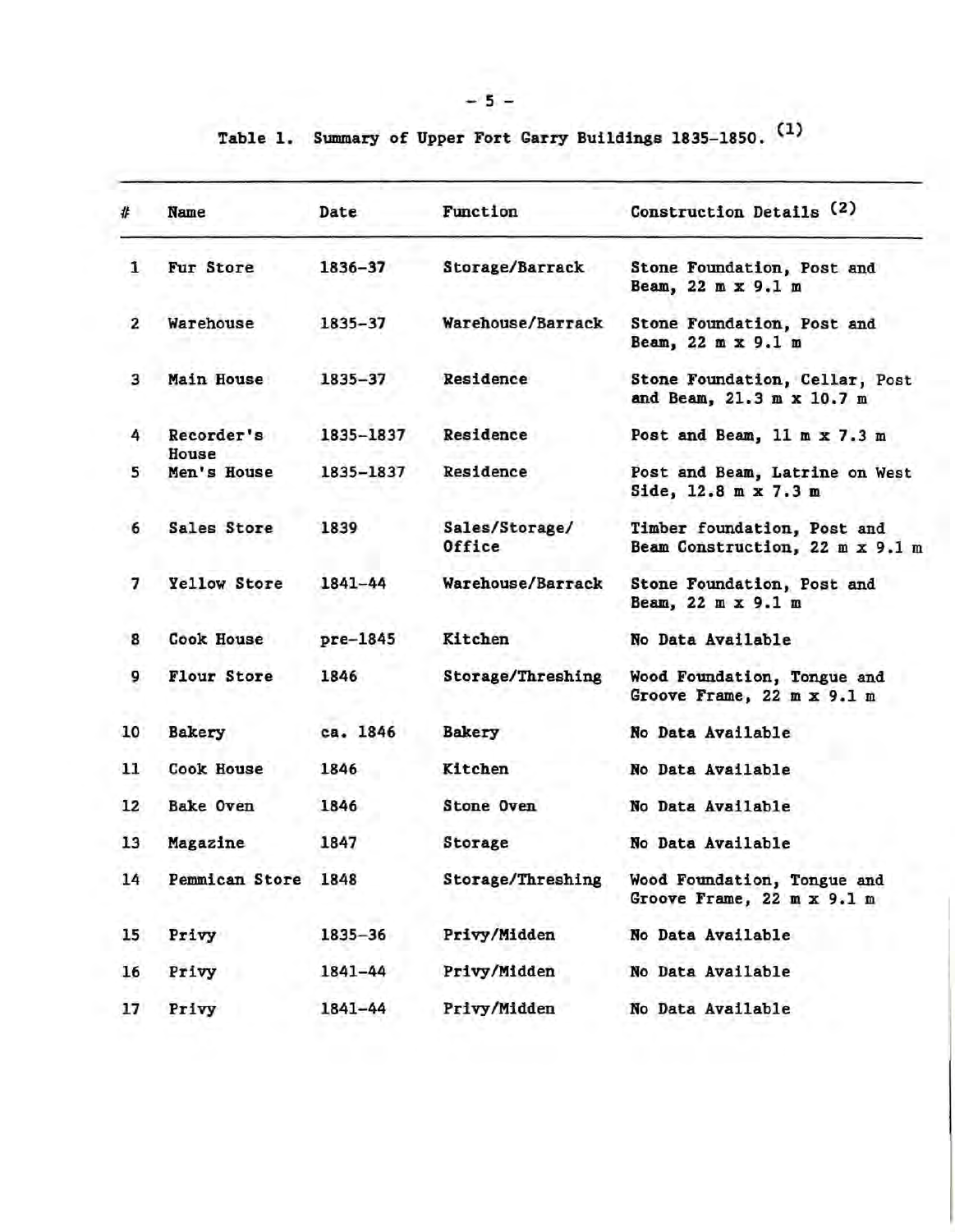| Bell tower    | $pre-1845$ | Tower                        | No Data Available; Located<br>Half Way Along East Wall |
|---------------|------------|------------------------------|--------------------------------------------------------|
| <b>Stable</b> | ca. 1846   | Stable                       | No Data Available; Stood West<br>Fort                  |
| Courthouse    | ca. 1844   | Courthouse/Gao1/<br>Hospital | No Data Available; Stood<br>Northwest of Fort          |
|               |            |                              |                                                        |

1- Based on Loewen and Monks 1986: 207-209.

2- First dimension is north-south measurement, second is the east-west dimension.

was established in roughly the centre of the east wall. The loss of the three storage buildings along the west wall precipitated the construction of two storage buildings outside of the stone walls in 1846 and 1848. The storage function of the buildings along the west wall of the fort returned when the regiment left the upper fort in 1848. Following the departure of the military, the fort once again resumed the function of fur trade and civil government administration centre. Because of its importance to the northern department of the HBC fur trade, several buildings were added and the walls of the fort extended to form a much larger fort complex. The enlarging of Upper Fort Garry characterizes the second constructional phase.

## UPPER FORT GARRY PHASE 2. (1850-1880)

The second phase corresponds with construction activity that either refurbished extant buildings, annexed extant structures with lean-tos, walkways or porches, or added new structures. The walls of the fort were also extended and the gate, which currently stands along Main Street, was installed. By the mid-1870s, there were 24 buildings within Upper Fort Garry, two north of the fort, and one west of the complex (Figure 3). This latter was the

Table 1. continued